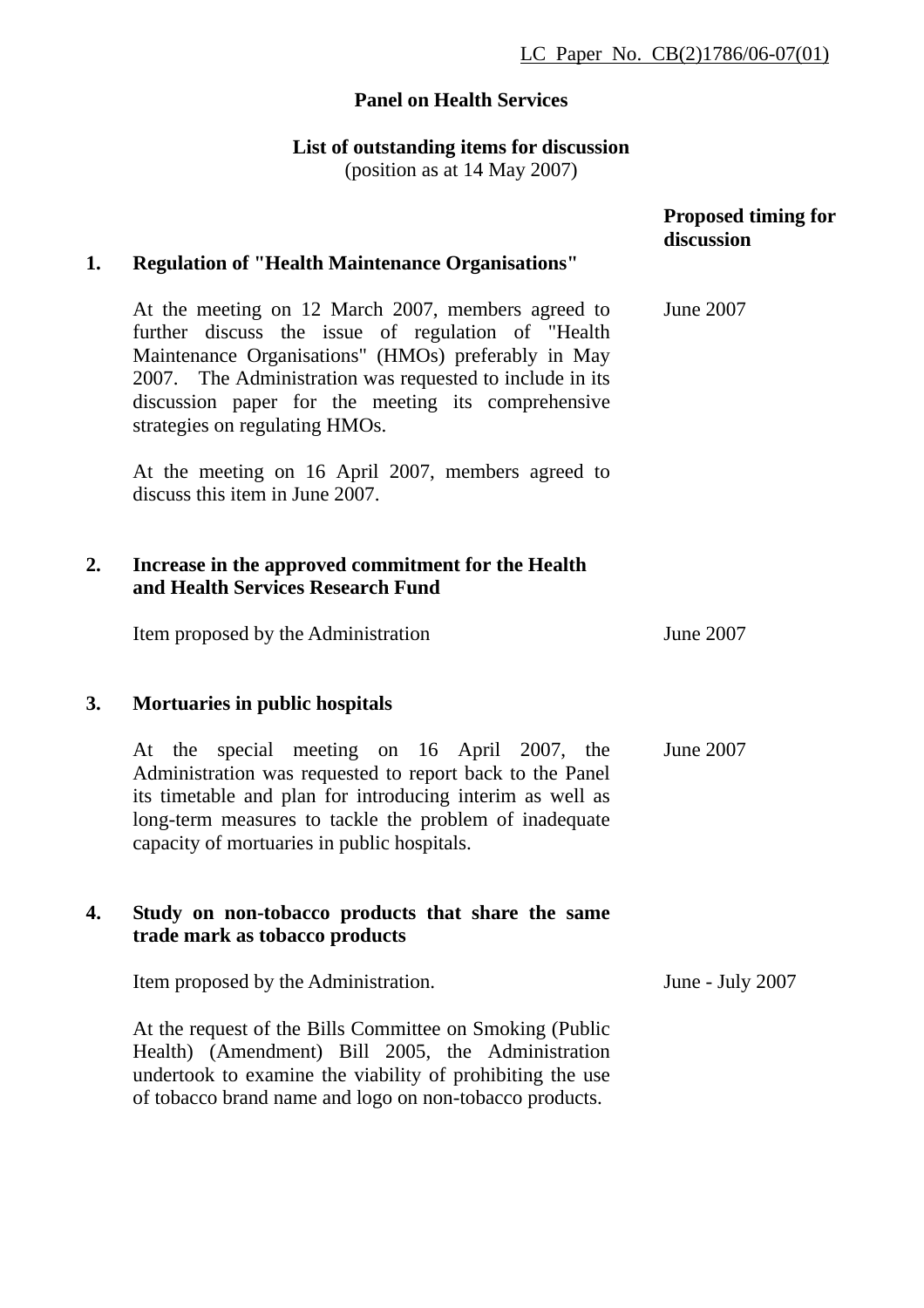| 5. | <b>Fixed penalty system for smoking offence</b>                                                                                                                                                                                                                        | discussion       |
|----|------------------------------------------------------------------------------------------------------------------------------------------------------------------------------------------------------------------------------------------------------------------------|------------------|
|    | Item proposed by the Administration.                                                                                                                                                                                                                                   | June - July 2007 |
|    | At the request of the Bills Committee on Smoking (Public<br>Health) (Amendment) Bill 2005, the Administration<br>undertook to introduce a fixed penalty system for smoking<br>offence within a period of 18 months after the enactment<br>of the Bill in October 2006. |                  |
| 6. | <b>Health care financing</b>                                                                                                                                                                                                                                           |                  |
|    | Item proposed by the Administration.                                                                                                                                                                                                                                   | June - July 2007 |
| 7. | Mode of supply of self-financed item (SFI) drugs to<br>patients of public hospitals                                                                                                                                                                                    |                  |
|    | At the meeting on 12 February 2007, the Administration<br>was requested to report to the Panel when the Hospital<br>Authority Board had come to a view on the mode of<br>supply of SFI drugs before implementation.                                                    | To be confirmed  |
| 8. | <b>Communicable Disease Information System</b>                                                                                                                                                                                                                         |                  |
|    | Item proposed by the Administration                                                                                                                                                                                                                                    | Q4 2007          |
| 9. | <b>Regulation of medical devices</b>                                                                                                                                                                                                                                   |                  |
|    | Item proposed by the Administration.                                                                                                                                                                                                                                   | End 2007         |
|    | At the Panel meeting on 27 April 2006, members agreed to<br>follow up on the implementation timetable for regulation<br>of medical devices, including the use of Hydrophilic<br>Polyacrylamide Gel (PAAG) for breast augmentation.                                     |                  |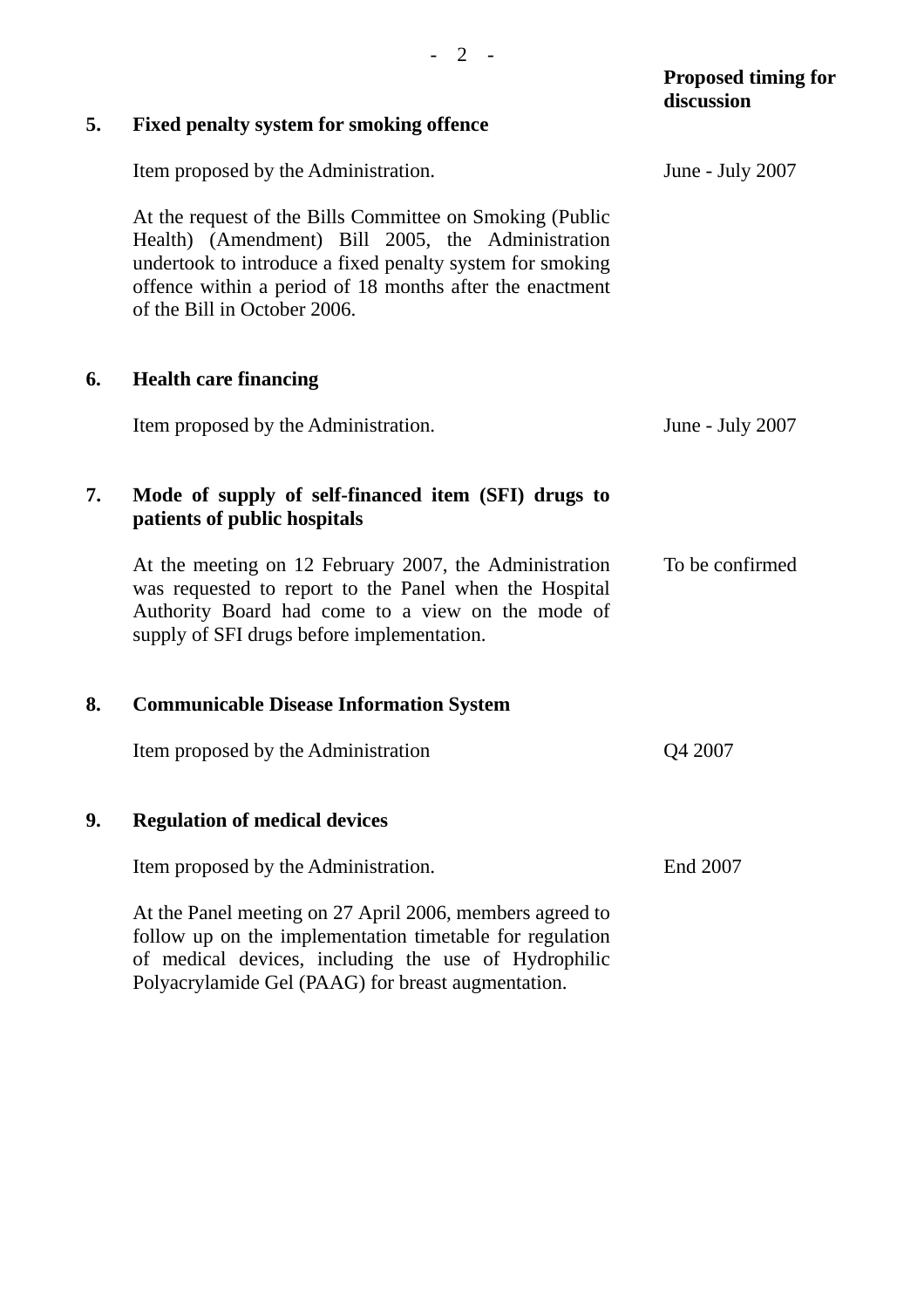|     |                                                                                                                                                                                                                                                                                                                                                                                                                    | <b>Proposed timing for</b><br>discussion |
|-----|--------------------------------------------------------------------------------------------------------------------------------------------------------------------------------------------------------------------------------------------------------------------------------------------------------------------------------------------------------------------------------------------------------------------|------------------------------------------|
| 10. | Progress report on promoting healthy eating among<br>school children                                                                                                                                                                                                                                                                                                                                               |                                          |
|     | The item was last discussed by the Panel at the meeting on<br>8 January 2007. The Administration was requested to<br>report to the Panel after it had completed an evaluation<br>study of the campaign to promote healthy eating habit<br>among school children at the end of the 2006-2007 school<br>year and to take into account members' views and<br>suggestions in the comprehensive review of the campaign. | Q <sub>2</sub> 2008                      |
| 11. | Regulation of health care personnel not currently<br>subject to statutory registration                                                                                                                                                                                                                                                                                                                             |                                          |
|     | Item proposed by Dr Hon KWOK Ka-ki.                                                                                                                                                                                                                                                                                                                                                                                | To be confirmed                          |
| 12. | Separation of prescribing from dispensing of drugs                                                                                                                                                                                                                                                                                                                                                                 |                                          |
|     | Item proposed by Dr Hon YEUNG Sum.                                                                                                                                                                                                                                                                                                                                                                                 | To be confirmed                          |
|     | The item was last discussed by the Panel at the meeting on<br>28 June 2005, during which the Administration advised<br>that its position was that the matter would require<br>thorough discussion by the stakeholders and the<br>community at large, and the Administration would<br>continue to listen to views and engage the parties<br>concerned in the discussion before deciding the way<br>forward.         |                                          |
| 13. | <b>New hospital on Lantau</b>                                                                                                                                                                                                                                                                                                                                                                                      |                                          |
|     | Item proposed by the Administration.                                                                                                                                                                                                                                                                                                                                                                               | To be confirmed                          |
| 14. | <b>Health care complaints mechanism</b>                                                                                                                                                                                                                                                                                                                                                                            |                                          |
|     | This item was previously discussed by the Panel in 2002.<br>The Administration undertook to revert on this subject.                                                                                                                                                                                                                                                                                                | To be confirmed                          |
| 15. | <b>Review of Dentists (Registration) Ordinance</b>                                                                                                                                                                                                                                                                                                                                                                 |                                          |
|     | Item proposed by the Administration.                                                                                                                                                                                                                                                                                                                                                                               | To be confirmed                          |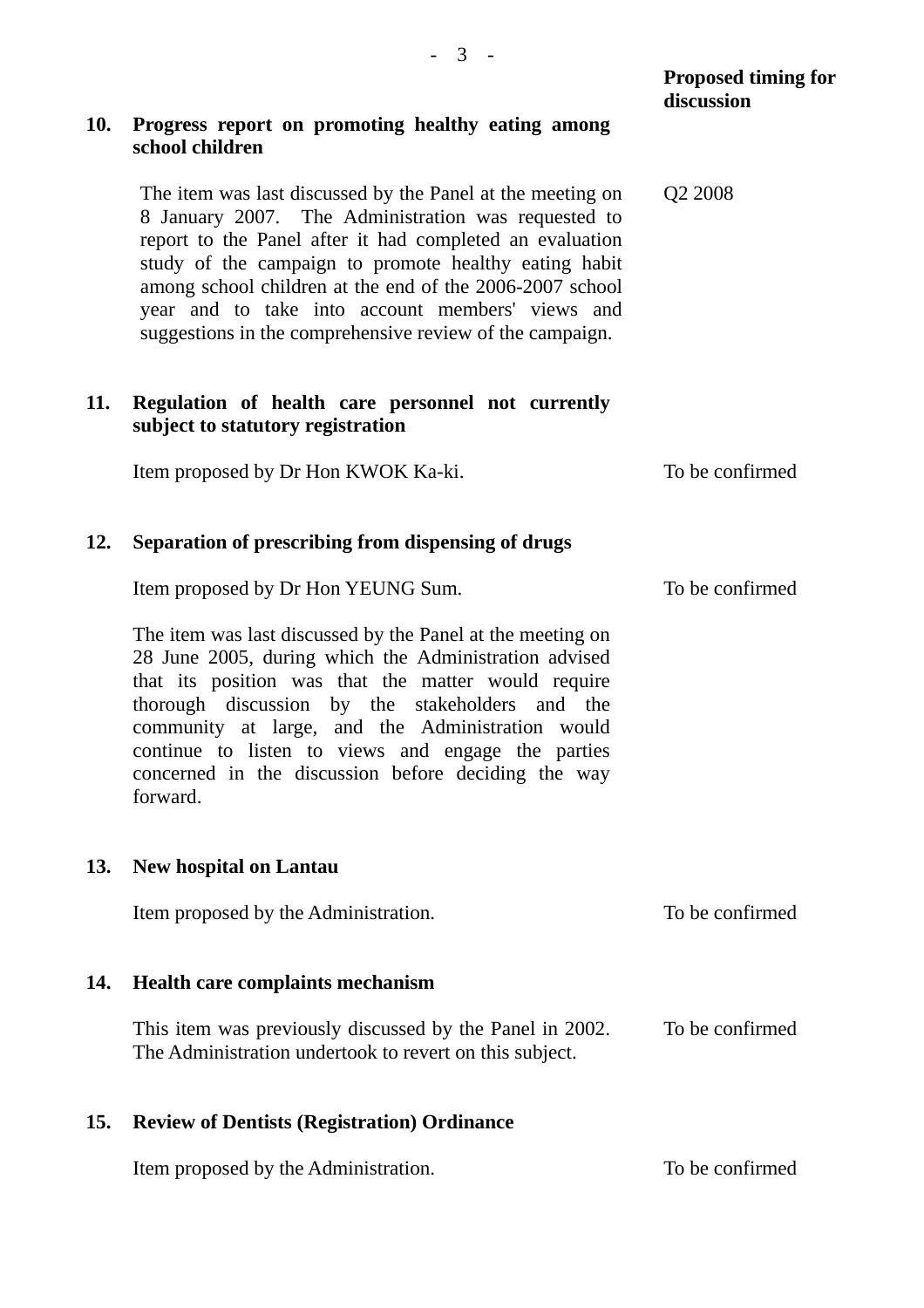|            |                                                                                                                                                                                      | <b>Proposed timing for</b><br>discussion                                                                      |
|------------|--------------------------------------------------------------------------------------------------------------------------------------------------------------------------------------|---------------------------------------------------------------------------------------------------------------|
| <b>16.</b> | Enhancing the provision of dental care for the elderly<br>extending school<br>dental<br>and<br>care<br>services<br>to<br>post-primary students                                       |                                                                                                               |
|            | Item proposed by Dr Hon KWOK Ka-ki.                                                                                                                                                  | To be confirmed                                                                                               |
| 17.        | <b>Medical Misadventure Fund</b>                                                                                                                                                     |                                                                                                               |
|            | Item proposed by Hon Albert HO.                                                                                                                                                      | To be confirmed                                                                                               |
| 18.        | professional<br>indemnity<br><b>Increase</b><br>in<br>insurance<br>premiums                                                                                                          |                                                                                                               |
|            | Item proposed by Dr Hon KWOK Ka-ki.                                                                                                                                                  | To be confirmed                                                                                               |
| 19.        | Shortage of medical frontline staff in the Hospital<br><b>Authority</b>                                                                                                              |                                                                                                               |
|            | Referred for follow-up by the Panel at a meeting between<br>Legislative Council Members and Wong Tai Sin District<br>Council members on 6 January 2005.                              | The Administration's<br>response was issued<br>vide LC Paper No.<br>$CB(2)1483/06-07(04)$<br>on 3 April 2007. |
| 20.        | <b>Regulation of services provided by beauticians</b>                                                                                                                                |                                                                                                               |
|            | Item proposed by Dr Hon KWOK Ka-ki.                                                                                                                                                  | To be confirmed                                                                                               |
| 21.        | Medical practice by unregistered medical practitioners                                                                                                                               |                                                                                                               |
|            | Item proposed by Dr Hon KWOK Ka-ki.                                                                                                                                                  | To be confirmed                                                                                               |
| 22.        | <b>Shortage of nurses</b>                                                                                                                                                            |                                                                                                               |
|            | Item proposed by Dr Hon KWOK Ka-ki.                                                                                                                                                  | To be confirmed                                                                                               |
|            | Referred to the Panel on Health Services and the Panel on<br>Welfare Services for follow-up by Duty Roster Members<br>following their meeting with a deputation on 19 April<br>2007. |                                                                                                               |